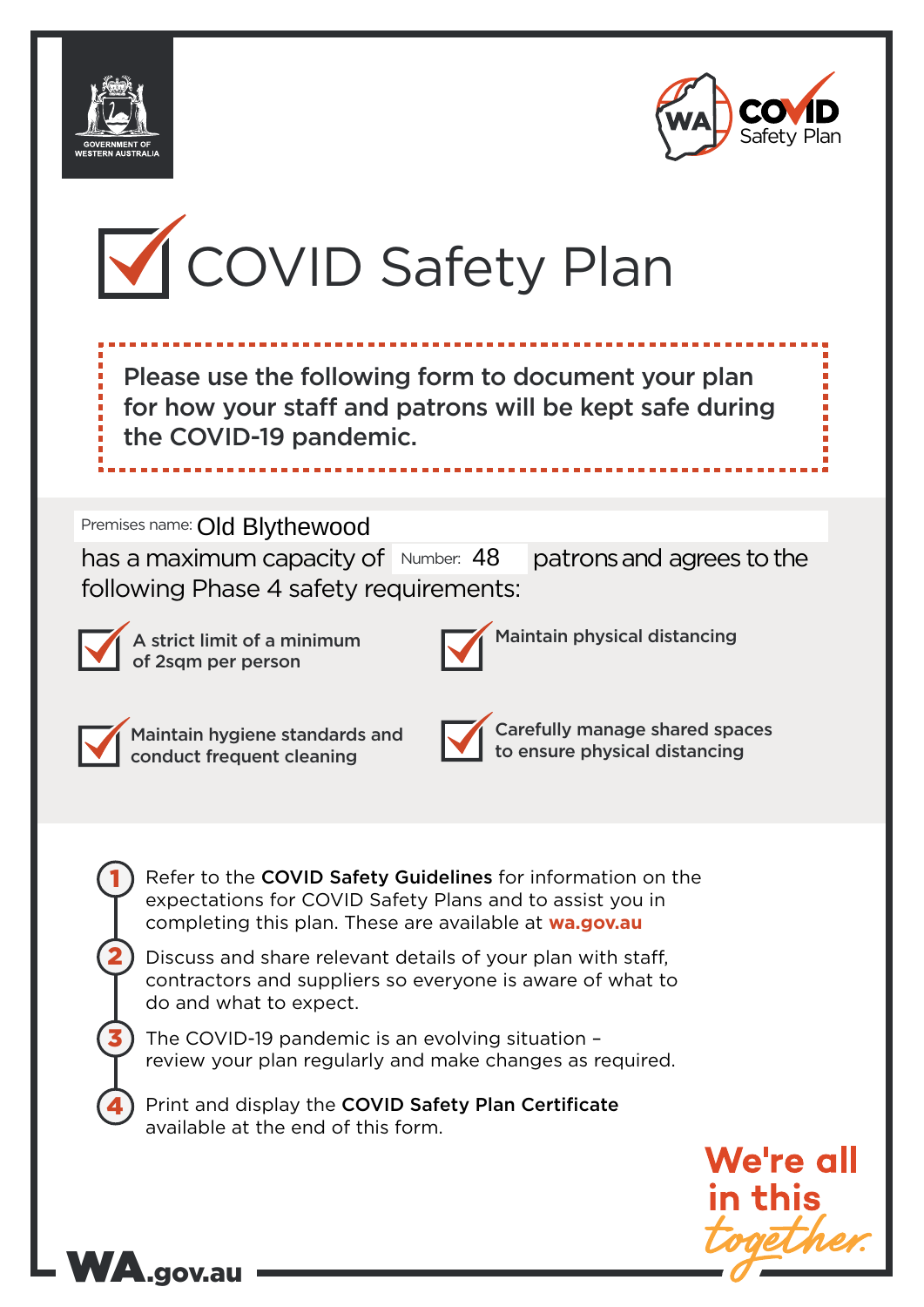| <b>Premises details</b> |                            |                  |                          |
|-------------------------|----------------------------|------------------|--------------------------|
| Premises name:          | Old Blythewood             | Prepared by:     | <b>Bronwen Channon</b>   |
| Type of premises:       | <b>Heritage Building</b>   | Position title:  | <b>Volunteer Officer</b> |
| Street address:         | Southwest Highway Pinjarra | Completion date: | 07/05/21                 |
| Contact no:             | 9212 1141                  | Revision date:   | as per Govt regs         |
| Email:                  | trust@ntwa.com.au          |                  |                          |

**\*** For the sections below, please complete the form and attach additional pages or information as required.

**1. Physical distancing**

• What will be done to implement physical distancing guidelines?

**Consider:** physical distancing for staff and patrons; occupancy limits based on 2sqm requirements; management of waiting areas etc.

Total square meters available to public is 2 areas B-01 99m2 and B-02 40m2 therefore B-01 is 48 people and B-02 is 20 people allowed to visit.

All payments preferred by credit, (no eftpos on site) reducing queue time and congregation of people.

Waiting area outdoors to allow physical distancing.

Markers outdoors are not possible as the ground covering is loose gravel.

1.5 social distancing to be practiced.

## **2. Hygiene**

• How will you ensure required hygiene standards are maintained?

**Consider:** hygiene protocols and practices; supply of cleaning and sanitiser products etc.

Sanitisation station to be installed at public entry point

Hand sanitiser to be available for warden

Reception area, flat surfaces, door handles and keyboard to be wiped regularly during opening time Encourage no touching of surfaces, it is not possible to disinfect the heritage fabric of the place.

Wardens and members of the public are encouraged to wash their hands and use sanitiser often, but particularly on entry and exit of the venue, and for Wardens, after finishing with a group.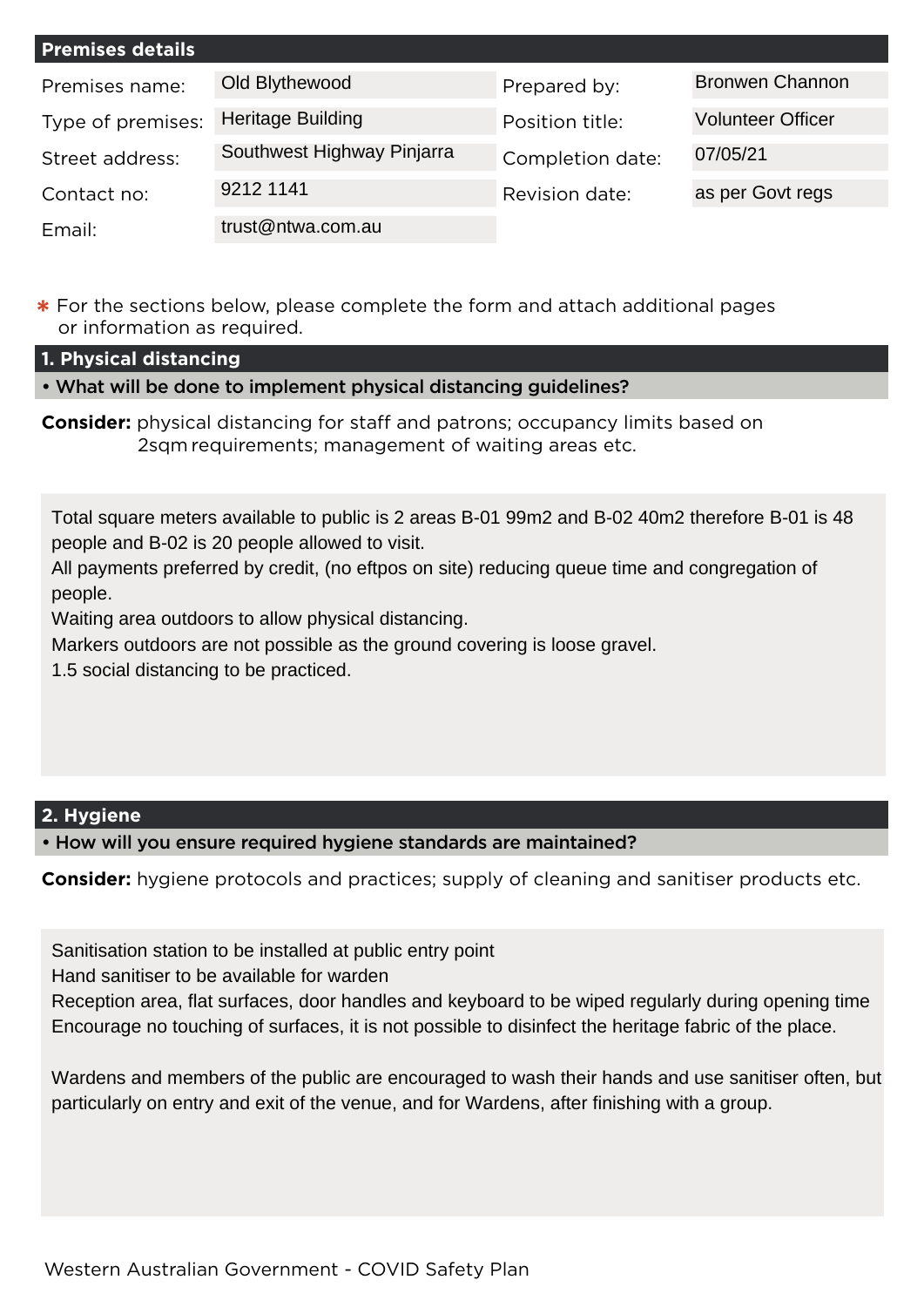#### **3. Training and education**

• How will you ensure all your workers know how to keep themselves and others safe from exposure to COVID-19?

|                        | <b>Consider:</b> staff training; records of training; additional education; signage; |
|------------------------|--------------------------------------------------------------------------------------|
| guidance material etc. |                                                                                      |

Comprehensive signage to be placed prominently on site.

Wardens are encouraged to undertake online training as provided eg Sentinel. Wardens must notify the Volunteer and Place Officer when training has been completed.

Community service training to be undertaken

#### **4. Compliance**

• I am aware that in addition to the legal obligations arising from the Emergency Management Act 2005 and the Directions made under that Act, I must continue to comply with relevant existing legislation and regulations, including WorkSafe legislation.

| 7≙7 | חו |  |
|-----|----|--|
|-----|----|--|

#### **Comments:**

### **5. Response planning**

• How will you respond to an exposure or suspected exposure to COVID-19 within your premises?

**Consider:** records of patrons; cleaning procedures; referrals to relevant authorities; regular review of procedures etc.

Incident reporting: adhere to existing process.

Cleaning records: frequency

Review of procedures to be undertaken informally on an ongoing basis by volunteers, and modifications will be made as required through consultation with the Volunteer and Place Officer. In the event that there is an outbreak or community transmission is detected, or as directed by the Government, the venue will be closed to all patrons until further notice.